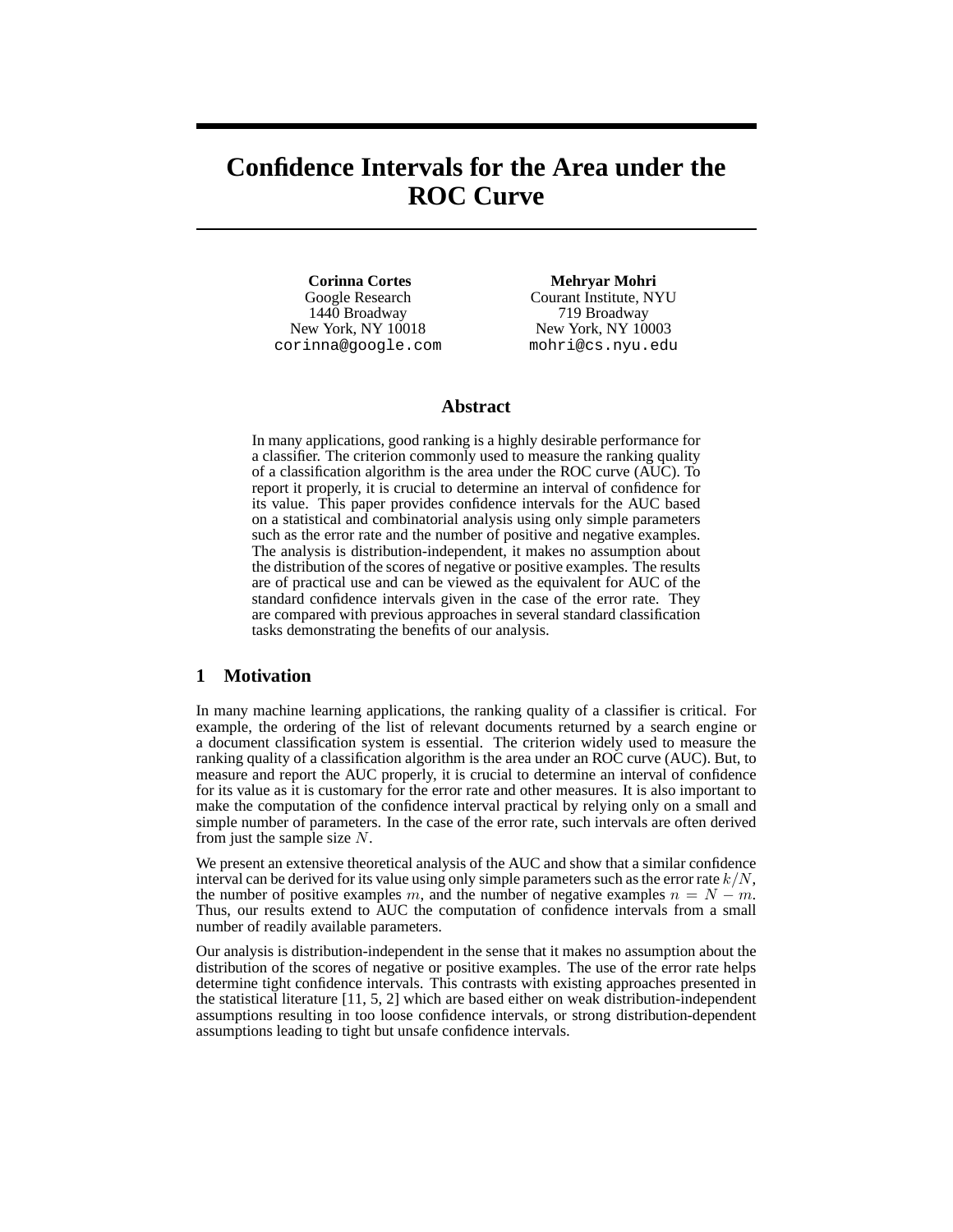We show that our results are of practical use. We also compare them with previous approaches in several standard classification tasks demonstrating the benefits of our analysis. Our results are also useful for testing the statistical significance of the difference of the AUC values of two classifiers.

The paper is organized as follows. We first introduce the definition of the AUC, its connection with the Wilcoxon-Mann-Whitney statistic (Section 2), and briefly review some essential aspects of the existing literature related to the computation of confidence intervals for the AUC. Our computation of the expected value and variance of the AUC for a fixed error rate requires establishing several combinatorial identities. Section 4 presents some existing identities and gives the proof of novel ones useful for the computation of the variance. Section 5 gives the reduced expressions for the expected value and variance of the AUC for a fixed error rate. These can be efficiently computed and used to determine our confidence intervals for the AUC (Section 6). Section 7 reports the result of the comparison of our method with previous approaches, including empirical results for several standard tasks.

## **2 Definition and Properties of the AUC**

The *Receiver Operating Characteristics* (ROC) curves were originally introduced in signal detection theory [6] in connection with the study of radio signals, and have been used since then in many other applications, in particular for medical decision-making. Over the last few years, they have found increased interest in the machine learning and data mining communities for model evaluation and selection [14, 13, 7, 12, 16, 3]. The ROC curve for a binary classification problem plots the true positive rate as a function of the false positive rate. The points of the curve are obtained by sweeping the classification threshold from the most positive classification value to the most negative. For a fully random classification, the ROC curve is a straight line connecting the origin to  $(1, 1)$ . Any improvement over random classification results in an ROC curve at least partially above this straight line. The AUC is defined as the area under the ROC curve.

Consider a binary classification task with  $m$  positive examples and  $n$  negative examples. Let  $C$  be a fixed classifier that outputs a strictly ordered list for these examples. Let  $x_1, \ldots, x_m$  be the output of C on the positive examples and  $y_1, \ldots, y_n$  its output on the negative examples and denote by  $1_X$  the indicator function of a set X. Then, the AUC, A, associated to  $C$  is given by:

$$
A = \frac{\sum_{i=1}^{m} \sum_{j=1}^{n} 1_{x_i > y_j}}{mn}
$$
 (1)

which is the value of the *Wilcoxon-Mann-Whitney statistic* [10]. Thus, the AUC is closely related to the ranking quality of the classification. It can be viewed as a measure based on pairwise comparisons between classifications of the two classes. It is an estimate of the probability  $P_{xy}$  that the classifier ranks a randomly chosen positive example higher than a negative example. With a perfect ranking, all positive examples are ranked higher than the negative ones and  $A = 1$ . Any deviation from this ranking decreases the AUC, and the expected AUC value for a random ranking is 0.5.

#### **3 Overview of Related Work**

This section briefly describes some previous distribution-dependent approaches presented in the statistical literature to derive confidence intervals for the AUC and compares them to our method. The starting point for these analyses is a formula giving the variance of the AUC, A, for a fixed distribution of the scores  $\dot{\mathbf{P}}_x$  of the positive examples and  $\mathbf{P}_y$  of the negative examples [10, 1]:

$$
\sigma_A^2 = \frac{A(1-A) + (m-1)(\mathbf{P}_{xxy} - A^2) + (n-1)(\mathbf{P}_{xyy} - A^2)}{mn}
$$
 (2)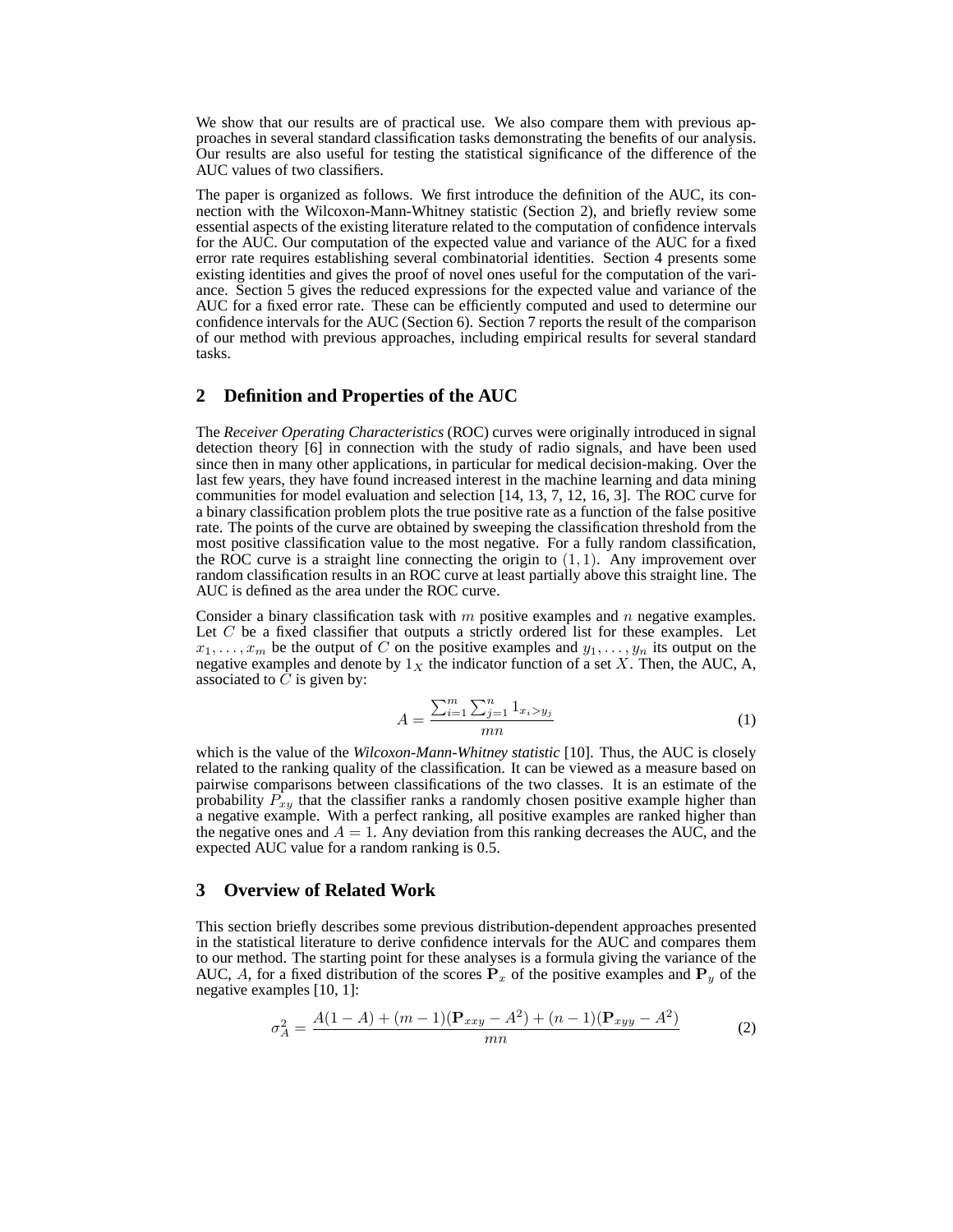where  $P_{xxy}$  is the probability that the classifier ranks two randomly chosen positive examples higher than a negative one, and  $P_{xyy}$  the probability that it ranks two randomly chosen negative examples lower than a positive one. To compute the variance exactly using Equation 2, the distributions  $P_x$  and  $P_y$  must be known.

Hanley and McNeil [10] argue in favor of exponential distributions, loosely claiming that this upper-bounds the variance of normal distributions with various means and ratios of variances. They show that for exponential distributions  $P_{xxy} = \frac{A}{2-A}$  and  $P_{xyy} = \frac{2A^2}{1+A}$  $\frac{2A^2}{1+A}$ . The resulting confidence intervals are of course relatively tight, but their validity is questionable since they are based on a strong assumption about the distributions of the positive and negative scores that may not hold in many cases.

An alternative considered by several authors to the exact computation of the variance is to determine instead the maximum of the variance over all possible continuous distributions with the same expected value of the AUC. For all such distributions, one can fix  $m$  and  $n$  and compute the expected AUC and its variance. The maximum variance is denoted by  $\sigma_{max}^2$  and is given by [5, 2]:

$$
\sigma_{max}^2 = \frac{A(1-A)}{\min\{m,n\}} \le \frac{1}{4\min\{m,n\}}\tag{3}
$$

Unfortunately, this often yields loose confidence intervals of limited practical use.

Our approach for computing the mean and variance of the AUC is distribution-independent and inspired by the machine learning literature where analyses typically center on the error rate. We require only that the error rate be measured and compute the mean and variance of the AUC over all distributions  $P_x$  and  $P_y$  that maintain the same error rate. Our approach is in line with that of [5, 2] but it crucially avoids considering the maximum of the variance. We show that it is possible to compute directly the mean and variance of the AUC assigning equal weight to all the possible distributions. Of course, one could argue that not all distributions  $P_x$  and  $P_y$  are equally probable, but since these distributions are highly problem-dependent, we find it risky to make any general assumption on the distributions and thereby limit the validity of our results. Our approach is further justified empirically by the experiments reported in the last section.

#### **4 Combinatorial Analysis**

The analysis of the statistical properties of the AUC given a fixed error rate requires various combinatorial calculations. This section describes several of the combinatorial identities that are used in our computation of the confidence intervals. For all  $q \ge 0$ , let  $X_q(k, m, n)$ be defined by:

$$
X_q(k,m,n) = \sum_{x=0}^k x^q \binom{M}{x} \binom{M'}{x'}
$$
 (4)

where  $M = m - (k - x) + x$ ,  $M' = n + (k - x) - x$ , and  $x' = k - x$ . In previous work, we derived the following two identities which we used to compute the expected value of the AUC [4]:

$$
X_0(k, m, n) = \sum_{x=0}^k {n+m+1 \choose x} X_1(k, m, n) = \sum_{x=0}^k \frac{(k-x)(m-n) + k}{2} {n+m+1 \choose x}
$$

To simplify the expression of the variance of the AUC, we need to compute  $X_2(k, m, n)$ .

**Proposition 1** *Let*  $k, m, n$  *be non-negative integers such that*  $k \leq \min\{m, n\}$ *, then:* 

$$
X_2(k, m, n) = \sum_{x=0}^{k} P_2(k, m, n, x) {m+n+1 \choose x}
$$
 (5)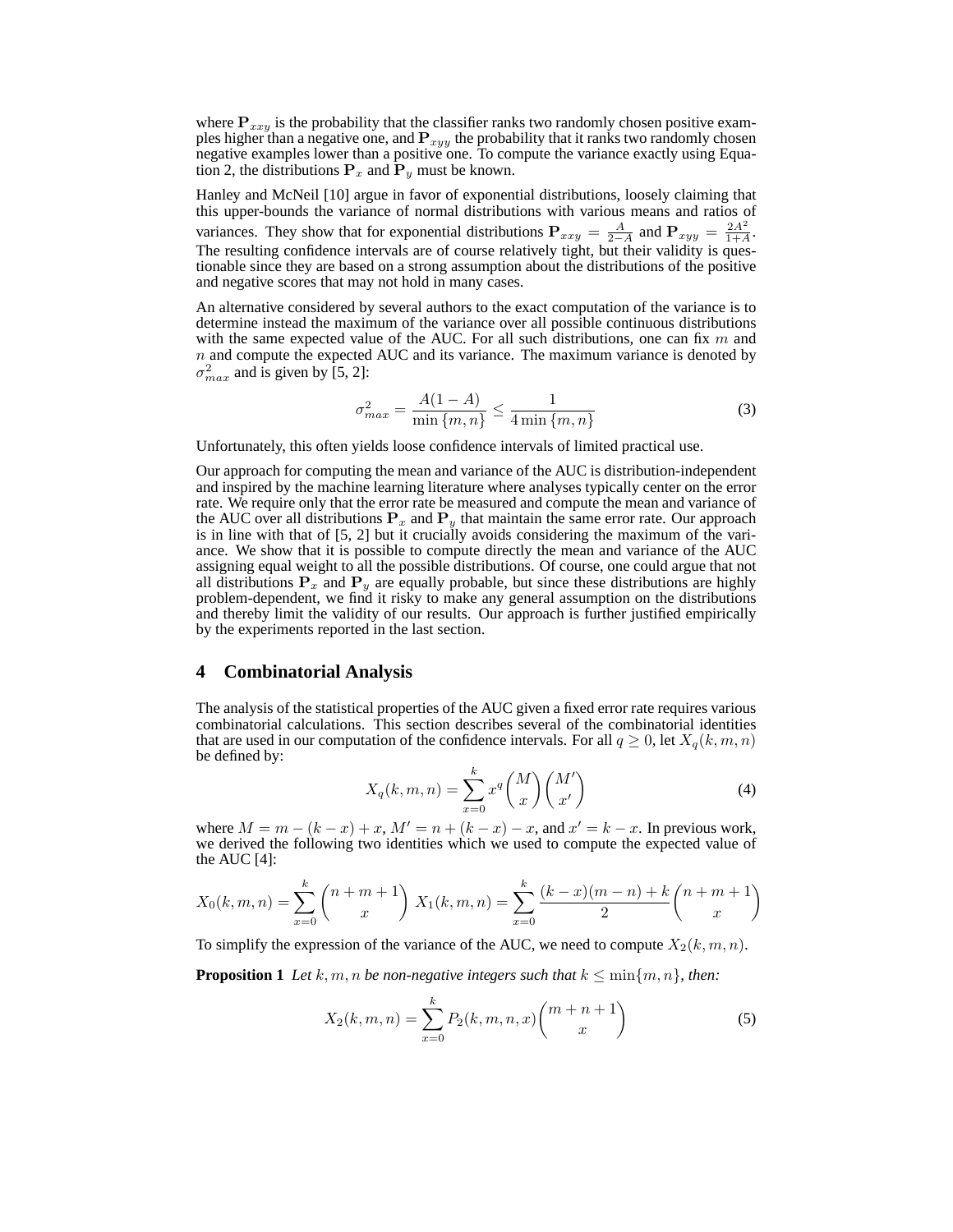*where*  $P_2$  *is the following 4th-degree polynomial:*  $P_2(k, m, n, x) = (k - x)/12(-2x^3 + 3x^2)$  $2x^2(2m-n+2k-4)+x(-3m^2+3nm+3m-5km-2k^2+2+k+nk+6n)$  $(3(k-1)m^2 - 3nm(k-1) + 6km + 5m + k^2m + 8n + 8 - 9nk + 3k + k^2 + k^2n)).$ 

*Proof.* The proof of the proposition is left to a longer version of this paper.

□

# **5 Expectation and Variance of the AUC**

This section presents the expression of the expectation and variance of the AUC for a fixed error rate  $k/N$  assuming that all classifications or rankings with k errors are equiprobable. For a given classification, there may be  $x, 0 \le x \le k$ , false positive examples. Since the number of errors is fixed, there are  $x' = k - x$  false negative examples. The expression  $X_q$ discussed in the previous section represents the  $q$ -th moment of  $\bar{x}$  over all classifications with exactly  $k$  errors. In previous work, we gave the exact expression of the expectation of the AUC for a fixed number of errors  $k$ :

**Proposition 2 ([4])** *Assume that a binary classification task with* m *positive examples and* n *negative examples is given. Then, the expected value of the AUC,* A*, over all classifications with* k *errors is given by:*

$$
\mathbf{E}[A] = 1 - \frac{k}{m+n} - \frac{(n-m)^2(m+n+1)}{4mn} \left( \frac{k}{m+n} - \frac{\sum_{x=0}^{k-1} {m+n \choose x}}{\sum_{x=0}^{k} {m+n+1 \choose x}} \right).
$$

Note that the two sums in this expression cannot be further simplified since they are known not to admit a closed form [9]. We also gave the expression of the variance of the AUC in terms of the function  $F$  defined for all  $\overline{Y}$  by:

$$
F(Y) = \frac{\sum_{x=0}^{k} {M \choose x} {M' \choose x'}}{\sum_{x=0}^{k} {M \choose x} {M' \choose x'}}.
$$
\n(6)

The following proposition reproduces that result:

**Proposition 3 ([4])** *Assume that a binary classification task with* m *positive examples and* n *negative examples is given. Then, the variance of the AUC* A *over all classifications with k errors is given by:*  $\sigma^2(A) = F((1 - \frac{\frac{x}{n} + \frac{k-x}{2}}{2})^2) - F((1 - \frac{\frac{x}{n} + \frac{k-x}{2}}{2}))^2 +$  $F(\frac{mx^2+n(k-x)^2+(m(m+1)x+n(n+1)(k-x))-2x(k-x)(m+n+1)}{12m^2n^2}).$ 

Because of the products of binomial terms, the computation of the variance using this expression is inefficient even for relatively small values of  $m$  and  $n$ . This expression can however be reduced using the identities presented in the previous section which leads to significantly more efficient computations that we have been using in all our experiments.

**Corollary 1 ([4])** *Assume that a binary classification task with* m *positive examples and* n *negative examples is given. Then, the variance of the AUC* A *over all classifications with* k errors is given by:  $\sigma^2(A) = \frac{(m+n+1)(m+n)(m+n-1)T((m+n-2)Z_4-(2m-n+3k-10)Z_3)}{72m^2n^2} +$ 

$$
Z_{i} = \frac{\frac{(m+n+1)(m+n)T(m^{2}-nm+3km-5m+2k^{2}-nk+12-9k)Z_{2}}{48m^{2}n^{2}} - \frac{\frac{(m+n+1)^{2}(m-n)^{4}Z_{1}^{2}}{16m^{2}n^{2}}}{16m^{2}n^{2}} - \frac{\frac{(m+n+1)Q_{1}Z_{1}}{72m^{2}n^{2}} + \frac{kQ_{0}}{144m^{2}n^{2}} \text{ with:}
$$
\n
$$
Z_{i} = \frac{\sum_{x=0}^{k-i} \binom{m+n+1-i}{x}}{\sum_{x=0}^{k-i} \binom{m+n+1}{x}}, \quad T = 3((m-n)^{2}+m+n)+2, \text{ and:}
$$

 $Q_0 = (m+n+1)Tk^2 + ((-3n^2+3mn+3m+1)T - 12(3mn+m+n) - 8)k + (-3m^2+$  $7m + 10n + 3nm + 10$  $T - 4(3mn + m + n + 1)$ 

 $Q_1 = Tk^3 + 3(m-1)Tk^2 + ((-3n^2 + 3mn - 3m + 8)T - 6(6mn + m + n))k + (-3m^2 +$  $7(m+n) + 3mn)T - 2(6mn + m + n)$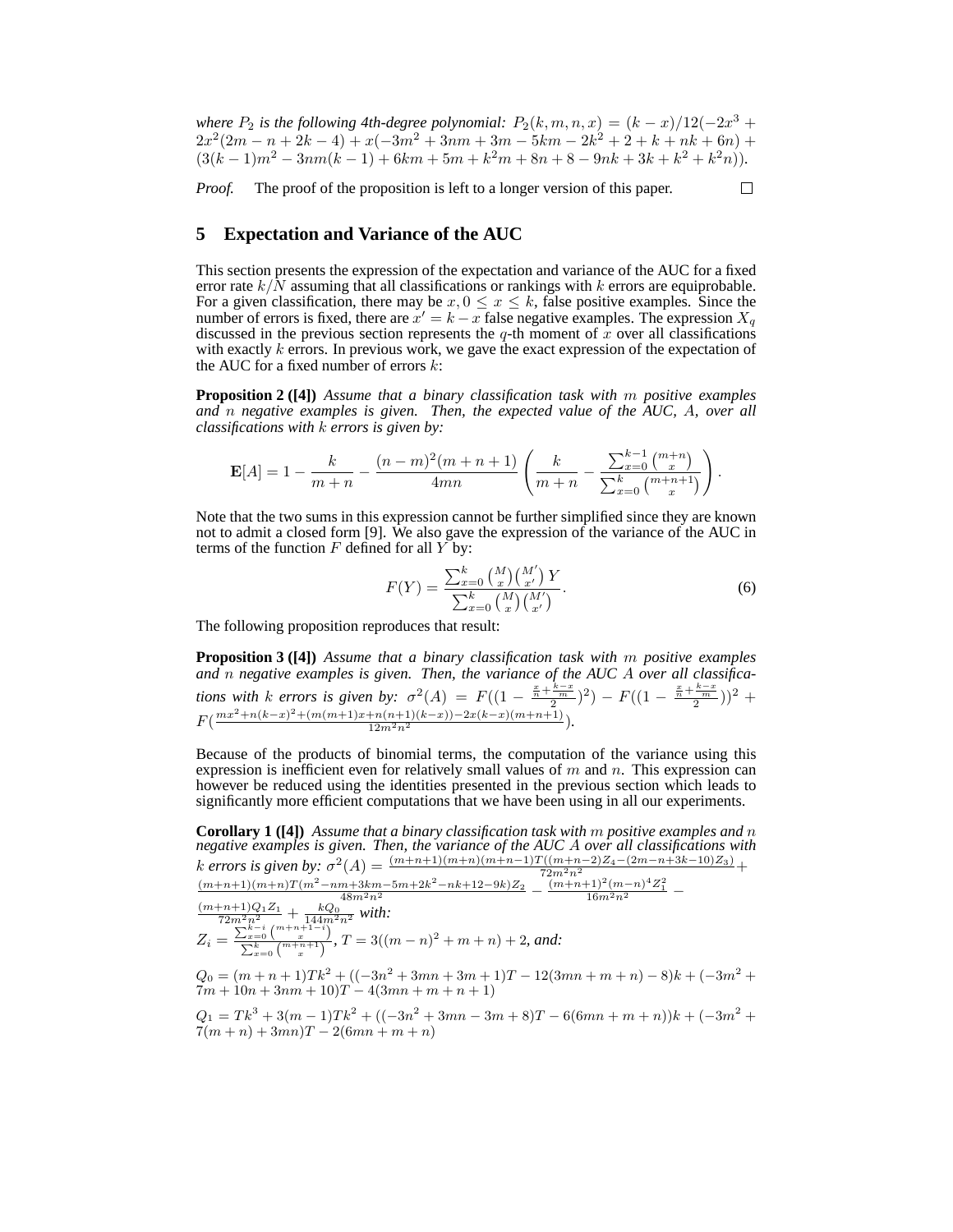*Proof.* The expression of the variance given in Proposition 3 requires the computation of  $X_q(k, m, n)$ ,  $q = 0, 1, 2$ . Using the identities giving the expressions of  $X_0$  and  $X_1$  and Proposition 1, which provides the expression of  $X_2, \sigma^2(A)$  can be reduced to the expression given by the corollary.

## **6 Theory and Analysis**

Our estimate of the confidence interval for the AUC is based on a simple and natural assumption. The main idea for its computation is the following. Assume that a confidence interval  $E = [e_1, e_2]$  is given for the error rate of a classifier C over a sample S, with the confidence level  $1-\epsilon$ . This interval may have have been derived from a binomial model of  $C$ , which is a standard assumption for determining a confidence interval for the error rate, or from any other model used to compute that interval. For a given error rate  $e \in E$ , or equivalently for a given number of misclassifications, we can use the expectation and variance computed in the previous section and Chebyshev's inequality to predict a confidence interval  $A_e$  for the AUC at the confidence level  $1 - \epsilon'$ . Since our equiprobable model for the classifications is independent of the model used to compute the interval of confidence for the error rate, we can use E and  $A_e, e \in E$ , to compute a confidence interval of the AUC at the level  $(1 - \epsilon)(1 - \epsilon')$ .

**Theorem 1** *Let* C *be a binary classifier and let* S *be a data sample of size* N *with* m *positive examples and n negative examples,*  $N = m + n$ . Let  $E = [e_1, e_2]$  be a confidence *interval for the error rate of* C *over* S *at the confidence level*  $1 - \epsilon$ . Then, for any  $\epsilon'$ ,  $0 \leq \epsilon' \leq 1$ , we can compute a confidence interval for the AUC value of the classifier C at *the confidence level*  $(1 - \epsilon)(1 - \epsilon')$  *that depends only on*  $\epsilon$ *,*  $\epsilon'$ *, m, n, and the interval E.* 

*Proof.* Let  $k_1 = Ne_1$  and  $k_2 = Ne_2$  be the number of errors associated to the error rates  $e_1$  and  $e_2$ , and let  $I_K$  be the interval  $I_K = [k_1, k_2]$ . For a fixed  $k \in I_K$ , by Propositions 2 and Corollary 1, we can compute the exact value of the expectation  $\mathbf{E}[A_k]$  and variance  $\sigma^2(A_k)$  of the AUC  $A_k$ . Using Chebyshev's inequality, for any  $k \in I_K$  and any  $\epsilon_k > 0$ ,

$$
\mathbf{P}\left(|A_k - \mathbf{E}[A_k]| \ge \frac{\sigma(A_k)}{\sqrt{\epsilon_k}}\right) \le \epsilon_k \tag{7}
$$

where  $\mathbf{E}[A_k]$  and  $\sigma(A_k)$  are the expressions given in Propositions 2 and Corollary 1, which depend only on k, m, and n. Let  $\alpha_1$  and  $\alpha_2$  be defined by:

$$
\alpha_1 = \min_{k \in I_K} \left\{ \mathbf{E}[A_k] - \frac{\sigma(A_k)}{\sqrt{\epsilon_k}} \right\} \qquad \alpha_2 = \max_{k \in I_K} \left\{ \mathbf{E}[A_k] + \frac{\sigma(A_k)}{\sqrt{\epsilon_k}} \right\} \tag{8}
$$

 $\alpha_1$  and  $\alpha_2$  only depend on  $I_K$  (i.e., on  $e_1$  and  $e_2$ ), and on k, m, and n. Let  $I_A$  be the confidence interval defined by  $I_A = [\alpha_1, \alpha_2]$  and let  $\epsilon_k = \epsilon'$  for all  $k \in I_K$ . Using the fact that the confidence interval  $E$  is independent of our equiprobability model for fixed- $k$ AUC values and the Bayes' rule:

$$
\mathbf{P}(A \in I_A) = \sum_{k \in \mathbb{R}_+} P(A \in I_A \mid K = k) P(K = k)
$$
\n(9)

$$
\geq \sum_{k \in I_K} P(A \in I_A \mid K = k) P(K = k) \tag{10}
$$

$$
\geq (1 - \epsilon') \sum_{k \in I_K} P(K = k) \geq (1 - \epsilon')(1 - \epsilon) \tag{11}
$$

where we used the property of Eq. 7 and the definitions of the intervals  $I_K$  and  $I_A$ . Thus,  $I_A$  constitutes a confidence interval for the AUC value of C at the confidence level (1 –  $(\epsilon)(1-\epsilon').$ 

In practice, the confidence interval  $E$  is often determined as a result of the assumption that C follows a binomial law. This leads to the following theorem.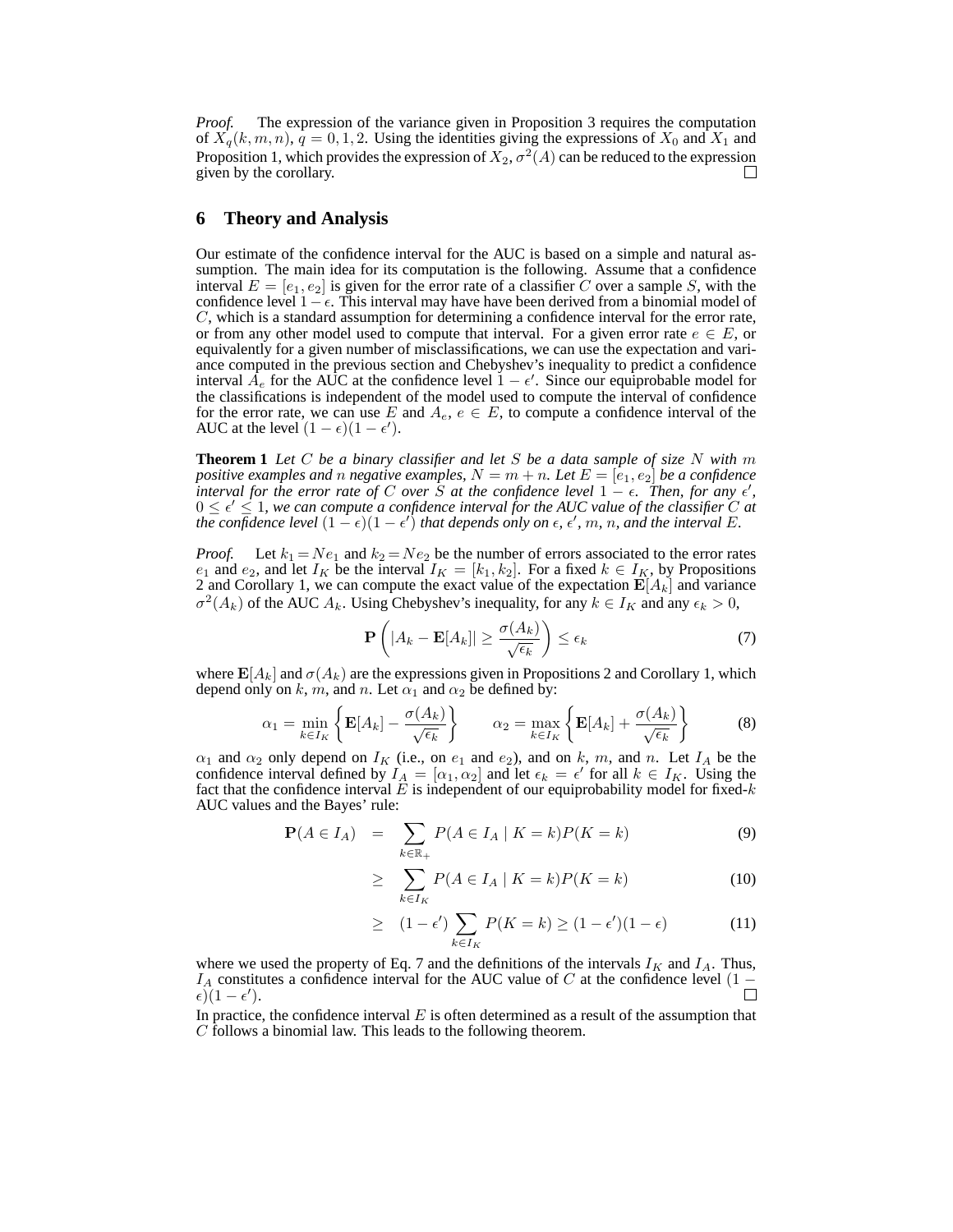

Figure 1: Comparison of the standard deviations for three different methods with: (a)  $m = n = 500$ ; (b)  $m = 400$  and  $n = 200$ . The curves are obtained by computing the expected AUC and its standard deviations for different values of the error rate using the maximum-variance approach (Eq. 3), our distribution-independent method, and the distribution-dependent approach of Hanley [10].

**Theorem 2** *Let* C *be a binary classifier, let* S *be a data sample of size* N *with* m *positive examples and n negative examples,*  $N = m + n$ *, and let*  $k_0$  *be the number of misclassifica*tions of C on S. Assume that C follows a binomial law, then, for any  $\epsilon$ ,  $0 \leq \epsilon \leq 1$ , we can<br>compute a confidence interval of the AUC value of the classifier C at the confidence level 1 −  $\epsilon$  *that depends only on*  $\epsilon$ *, k*<sub>0</sub>*, m, and n.* 

*Proof.* Assume that C follows a binomial law with coefficient p. Then, Chebyshev's inequality yields:

$$
\mathbf{P}(|C - \mathbf{E}[C]| \ge \eta) \le \frac{p(1 - p)}{N\eta^2} \le \frac{1}{4N\eta^2}
$$
 (12)

Thus,  $E = \left[\frac{k_0}{N} - \frac{1}{2\sqrt{(1-\lambda)}}\right]$  $\frac{1}{2\sqrt{(1-\sqrt{1-\epsilon})N}}, \frac{k_0}{N}+\frac{1}{2\sqrt{(1-\sqrt{1-\epsilon})N}}$  $\frac{1}{2\sqrt{(1-\sqrt{1-\epsilon})N}}$  forms a confidence interval for the error rate of C at the confidence level  $\sqrt{1-\epsilon}$ . By Theorem 1, we can compute for the

AUC value a confidence interval at the level  $(1 - (1 - \sqrt{1 - \epsilon}))(1 - (1 - \sqrt{1 - \epsilon})) = 1 - \epsilon$ <br>depending only on  $\epsilon$ , m, n, and the interval E, i.e.,  $k_0$ ,  $N = m + n$ , and  $\epsilon$ . For large  $N$ , we can use the normal approximation of the binomial law to determine a finer

interval  $E$ . Indeed, for large  $N$ ,

$$
\mathbf{P}(|C - \mathbf{E}[C]| \ge \eta) \le 2\Phi(2\sqrt{N}\eta)
$$
\n(13)

with  $\Phi(u) = \int_u^{\infty} \frac{e^{-x^2/2}}{\sqrt{2\pi}}$  $\frac{-x^2/2}{\sqrt{2\pi}}dx$ . Thus,  $E = \frac{k_0}{N} - \frac{\Phi^{-1}(\frac{1-\sqrt{1-\epsilon}}{2})}{2\sqrt{N}}$  $\frac{\left(\frac{1-\sqrt{1-\epsilon}}{2}\right)}{2\sqrt{N}},\frac{k_0}{N}+\frac{\Phi^{-1}(\frac{1-\sqrt{1-\epsilon}}{2})}{2\sqrt{N}}$  $\frac{2}{2\sqrt{N}}$ ] is the confidence interval for the error rate at the confidence level  $\sqrt{1 - \epsilon}$ .

For simplicity, in the proof of Theorem 2,  $\epsilon_k$  was chosen to be a constant ( $\epsilon_k = \epsilon'$ ) but, in general, it can be another function of  $k$  leading to tighter confidence intervals. The results presented in the next section were obtained with  $\epsilon_k = a_0 \exp((k - k_0)^2/2a_1^2)$ , where  $a_0$ and  $a_1$  are constants selected so that the inequality 11 be verified.

## **7 Experiments and Comparisons**

The analysis in the previous section provides a principled method for computing a confidence interval of the AUC value of a classier C at the confidence level  $1 - \epsilon$  that depends only on  $k, n$  and m. As already discussed, other expressions found in the statistical literature lead to either too loose or unsafely narrow confidence intervals based on questionable assumptions on the probability functions  $P_x$  and  $P_y$  [10, 15]. Figure 1 shows a comparison of the standard deviations obtained using the maximum-approach (Eq. 3), the distribution-dependent expression from [10], and our distribution-independent method for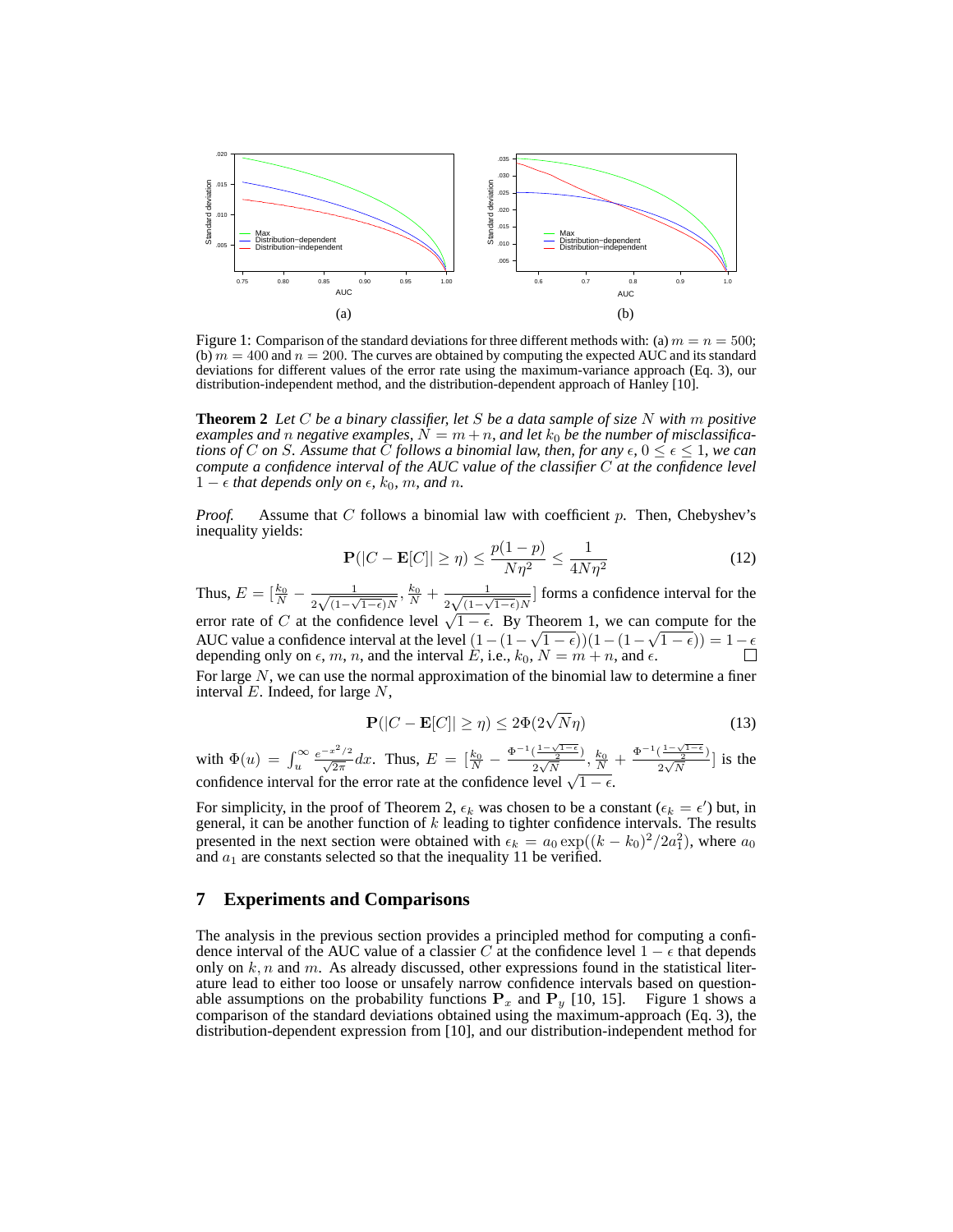| <b>NAME</b>  | $m + n$ | $\frac{n}{m+n}$ | AUC  | $\frac{k}{m+n}$ | $\sigma_{\text{indep}}$ | $\sigma_{\rm A}$ | $\sigma_{\rm dep}$ | $\sigma_{\rm max}$ |
|--------------|---------|-----------------|------|-----------------|-------------------------|------------------|--------------------|--------------------|
| pima         | 368     | 0.63            | 0.70 | 0.24            | 0.0297                  | 0.0440           | 0.0269             | 0.0392             |
| yeast        | 700     | 0.67            | 0.63 | 0.26            | 0.0277                  | 0.0330           | 0.0215             | 0.0317             |
| credit       | 303     | 0.54            | 0.87 | 0.13            | 0.0176                  | 0.0309           | 0.0202             | 0.0281             |
| internet-ads | 1159    | 0.17            | 0.85 | 0.05            | 0.0177                  | 0.0161           | 0.0176             | 0.0253             |
| page-blocks  | 2473    | 0.10            | 0.84 | 0.03            | 0.0164                  | 0.0088           | 0.0161             | 0.0234             |
| ionosphere   | 201     | 0.37            | 0.85 | 0.13            | 0.0271                  | 0.0463           | 0.0306             | 0.0417             |

Table 1: Accuracy and AUC values for AdaBoost [8] and estimated standard deviations for several datasets from the UC Irvine repository.  $\sigma_{\text{indep}}$  is a distribution-independent standard deviation obtained using our method (Theorem 2).  $\sigma_A$  is given by Eq. (2) with the values of A,  $P_{xxy}$ , and  $P_{xyy}$ derived from data.  $\sigma_{\text{dep}}$  is the distribution-dependent standard deviation of Hanley [10], which is based on assumptions that may not always hold.  $\sigma_{\text{max}}$  is defined by Eq. (3). All results were obtained on a randomly selected test set of size  $m + n$ .

various error rates. For  $m = n = 500$ , our distribution-independent method consistently leads to tighter confidence intervals (Fig. 1 (a)). It also leads to tighter confidence intervals for AUC values more than .75 for the uneven distribution  $m = 400$  and  $n = 200$ (Fig. 1 (b)). For lower AUC values, the distribution-dependent approach produces tighter intervals, but its underlying assumptions may not hold.

A different comparison was made using several datasets available from the UC Irvine repository (Table 1). The table shows that our estimates of the standard deviations ( $\sigma_{\text{indep}}$ ) are in general close to or tighter than the distribution-dependent standard deviation  $\sigma_{\text{dep}}$  of Hanley [10]. This is despite we do not make any assumption about the distributions of positive and negative examples. In contrast, Hanley's method is based on specific assumptions about these distributions. Plots of the actual ranking distribution demonstrate that these assumptions are often violated however. Thus, the relatively good performance of Hanley's approach on several data sets can be viewed as fortuitous and is not general. Our distribution-independent method provides tight confidence intervals, in some cases tighter than those derived from  $\sigma_A$ , in particular because it exploits the information provided by the error rate. Our analysis can also be used to determine if the AUC values produced by two classifiers are statistically significant by checking if the AUC value of one falls within the confidence interval of the other.

## **8 Conclusion**

We presented principled techniques for computing useful confidence intervals for the AUC from simple parameters: the error rate, and the negative and positive sample sizes. We demonstrated the practicality of these confidence intervals by comparing them to previous approaches in several tasks. We also derived the exact expression of the variance of the AUC for a fixed  $k$ , which can be of interest in other analyses related to the AUC.

The Wilcoxon-Mann-Whitney statistic is a general measure of the quality of a ranking that is an estimate of the probability that the classifier ranks a randomly chosen positive example higher than a negative example. One could argue that accuracy at the top or the bottom of the ranking is of higher importance. This, however, contrarily to some belief, is already captured to a certain degree by the definition of the Wilcoxon-Mann-Whitney statistic which penalizes *more* errors at the top or the bottom of the ranking. It is however an interesting research problem to determine how to incorporate this bias in a stricter way in the form of a score-specific weight in the ranking measure, a weighted Wilcoxon-Mann-Whitney statistic, or how to compute the corresponding expected value and standard deviation in a general way and design machine learning algorithms to optimize such a mea